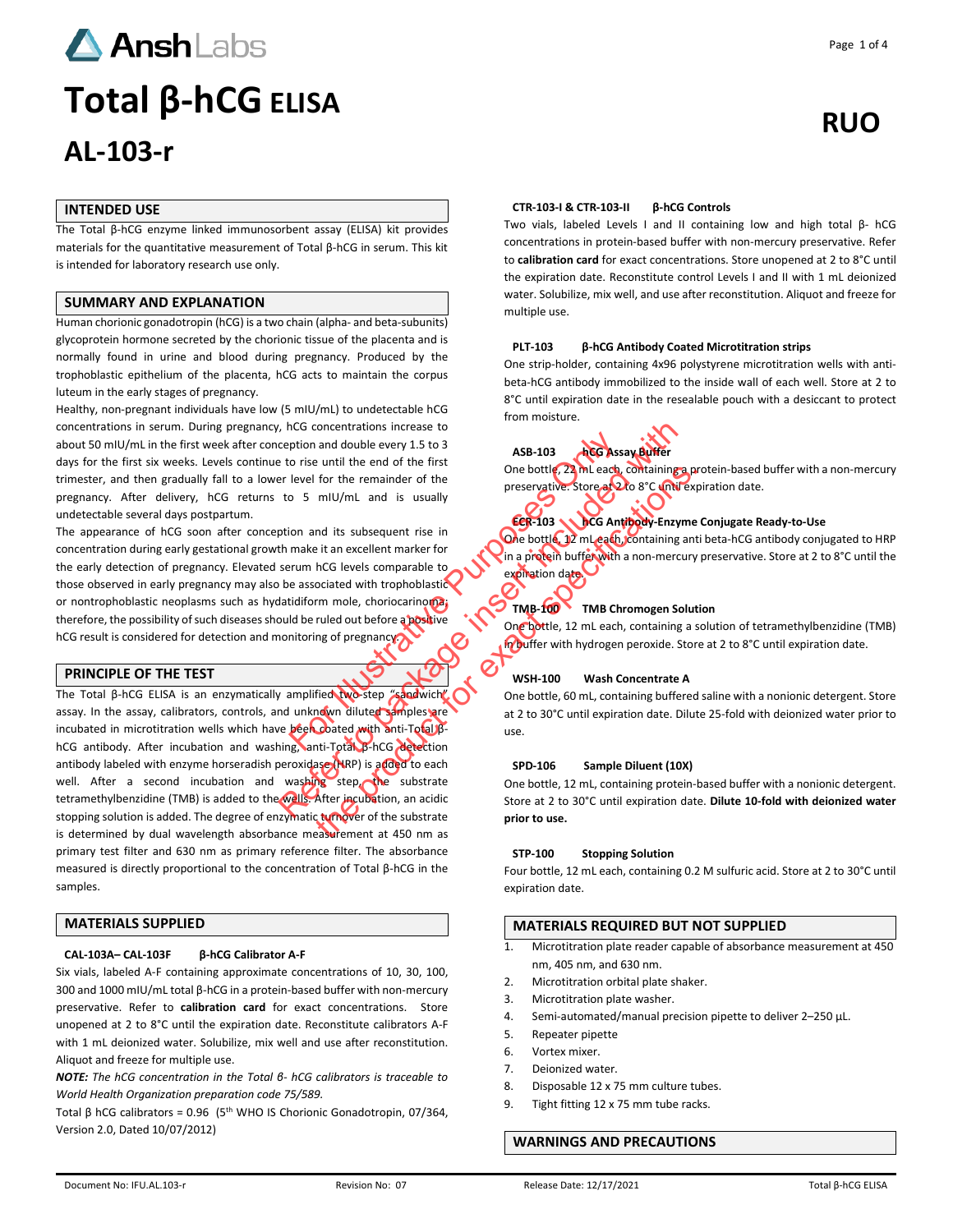#### **For** *Research Use Only.*

The following precautions should be observed:

- a) Follow good laboratory practice.
- b) Use personal protective equipment. Wear lab coats and disposable gloves when handling immunoassay materials.
- c) Handle and dispose of all reagents and material in compliance with applicable regulations.

# **WARNING: Potential Biohazardous Material**

This reagent may contain some human source material (e.g., serum) or materials used in conjunction with human source materials. Handle all reagents and patient samples at a Biosafety Level 2, as recommended for any potentially infectious human material in the Centers for Disease Control/National Institutes of Health manual "Biosafety in Microbiological and Biomedical Laboratories," 5<sup>th</sup> Edition, 2007<sup>1</sup>.

#### **WARNING: Potential Chemical Hazard**

Some reagents in this kit contain Pro-Clean 400 as a preservative. Pro-Clean 400 and peroxide in concentrated amounts are irritants to skin and mucous membranes.

For further information regarding hazardous substances in the kit, please refer to the MSDS, either at AnshLabs.com or by request.

# **SAMPLE COLLECTION AND PREPARATION**

- a) Serum is the recommended sample type.
- b) Sample handling, processing, and storage requirements depend on the brand of blood collection tube that you use. Please reference the manufacturer's instructions for guidance. Each laboratory should determine the acceptability of its own blood collection tubes and serum separation products. For the proof containers and the sample Chemistipping<br>
Survey of containing the sample of the biology of containing and the sample is now and the sample is now and containers. That sample Chemistrative Purpose of Chemistra REFERITION<br>
Dilution of pregnancy serum specime<br>
Proto to thing<br>
Package requirements depend on the<br>
year equirements depend on the<br>
2. For seach unknown serum<br>
service. Plane and service<br>
within 24 hours; otherwise<br>
with
- c) Samples may be stored at 4°C if assayed within 24 hours; otherwise, samples must be stored at -20°C or -80°C to avoid loss of bioactivity and contamination.
- d) Avoid assaying lipemic, hemolyzed or icteric samples.
- e) Avoid repeated freezing and thawing of samples. Thaw samples no more than 3 times.
- f) For shipping, place specimens in leak proof containers in biohazard specimen bags with appropriate specimen identification and test requisition information in the outside pocket of the biohazard specimen bag. Follow DOT and IATA requirements when shipping specimens.

# **PROCEDURAL NOTES**

- 1. A thorough understanding of this package insert is hecessary for successful use of the Total β-hCG ELISA assay. It is the responsibility of the customer to validate the assay for their use. Accurate results will only be obtained by using precise laboratory techniques and following the package insert.
- 2. A calibration curve must be included with each assay.
- 3. Bring all kit reagents to room temperature before use. Thoroughly mix the reagents before use by gentle inversion. Do not mix different lots of any kit component and do not use any component beyond the expiration date.
- 4. Use a clean disposable pipette tip for each reagent, calibrator, control, or sample. Avoid microbial contamination of reagents, contamination of the substrate solutions with the HRP conjugates. The enzyme used as the label is inactivated by oxygen, and is highly sensitive to microbial contamination, sodium azide, hypochlorous acid and aromatic chlorohydrocarbons often found in laboratory water supplies. Use deionized water.
- 5. Incomplete washing will adversely affect the outcome and assay precision. Care should be taken to add TMB into the wells accurately and efficiently to minimize potential assay drift due to variation in the TMB

incubation time. Avoid exposure of the reagents to excessive heat or direct sunlight.

# **PREPARATION OF REAGENTS**

- 1. **β-hCG Calibrators A-F and Controls I & II**: Tap and reconstitute β-hCG Calibrator A-F and Controls I & II each with 1 mL deionized water. Solubilize, mix well, and use after reconstitution.
- 2. **Sample Diluent**: Add **1 part of SPD-106** into **9 parts** of the deionized water, according to the number of wells used. For a one plate equivalent, pipet exactly **12 mL** of the **SPD-106** into **108 mL** of the deionized water, mix well and label as sample diluent ready to use.
- 3. **Wash Solution:** Dilute Wash Concentrate A 25-fold with deionized water. The wash solution is stable for one month at room temperature when stored in a tightly sealed bottle.
- 4. **Microtitration Wells:** Select the number of coated wells required for the assay. The remaining unused wells should be placed in the resealable pouch with a desiccant. The pouch must be resealed to protect from moisture.

## **SAMPLE PREPARATION**

Dilution of pregnancy serum specimens should be performed on the same day prior to testing.

- 1. **Sample Diluent Preparation**: See preparation of reagents section.
- 2. For each unknown serum sample, label one 12 X 75 culture tube appropriately and add **1.5 mL** of the **sample diluent ready to use** to each tube.

3. Add **10 µL** of the serum specimens to the pre-labeled tube and vortex well.

Place the tubes in a tight-fitting tube rack and shake at a **slow speed (300-400 rpm)** at room temperature (23 ± 2°C) for **30 minutes**. Alternatively, vortex well prior to use.

The sample is now ready to be assayed.

# **ASSAY PROCEDURE**

Allow all samples and reagents to reach room temperature. Mix reagents thoroughly by gentle inversion before use. After reconstitution of reagents, mix thoroughly, avoiding foaming. Calibrators, controls, and samples should be assayed in duplicate. Sometimes the microscopy of the Same the microscopy of the Same terms of the Same terms of the Same terms in a tight-fitting order than the Same terms of the Same terms in a tight-fitting would loss of bioactivity and the

- 1. Mark the microtitration strips to be used.
- 2. Pipet **25 µL** of the **Calibrators, Controls and Unknown diluted samples** (see sample preparation section) to the appropriate wells.
- 3. Add **200 µL** of the **hCG Assay Buffer** to each well using a repeater pipette.
- 4. Incubate the wells, shaking at **600–800 rpm** on an orbital microplate shaker, for **30 mins** at room temperature (23 ± 2°C).
- 5. Aspirate and wash each well **5 times** with the wash solution **(350 µL/well)** using an automatic microplate washer.
- 6. Add **100 µL** of the **Antibody-enzyme conjugate ready-to-use** solution to each well using a repeater pipette.
- 7. Incubate the wells, shaking at **600–800 rpm** on an orbital microplate shaker, for **30 mins** at room temperature (23 ± 2°C).
- 8. Aspirate and wash each well **5 times** with the wash solution **(350 µL/well)** using an automatic microplate washer.
- 9. Add **100 µL** of the **TMB chromogen solution** to each well using a repeater pipette. Avoid exposure to direct sunlight.
- 10. Incubate the wells, shaking at **600–800 rpm** on an orbital microplate shaker, for **8-12 min** at room temperature (23 ± 2°C). *NOTE: Visually monitor the color development to optimize the incubation time.*
- 11. Add **100 µL** of the **Stopping solution** to each well using a repeater pipette. Read the absorbance of the solution in the wells within **20 minutes**, using a microplate reader set to **450 nm.**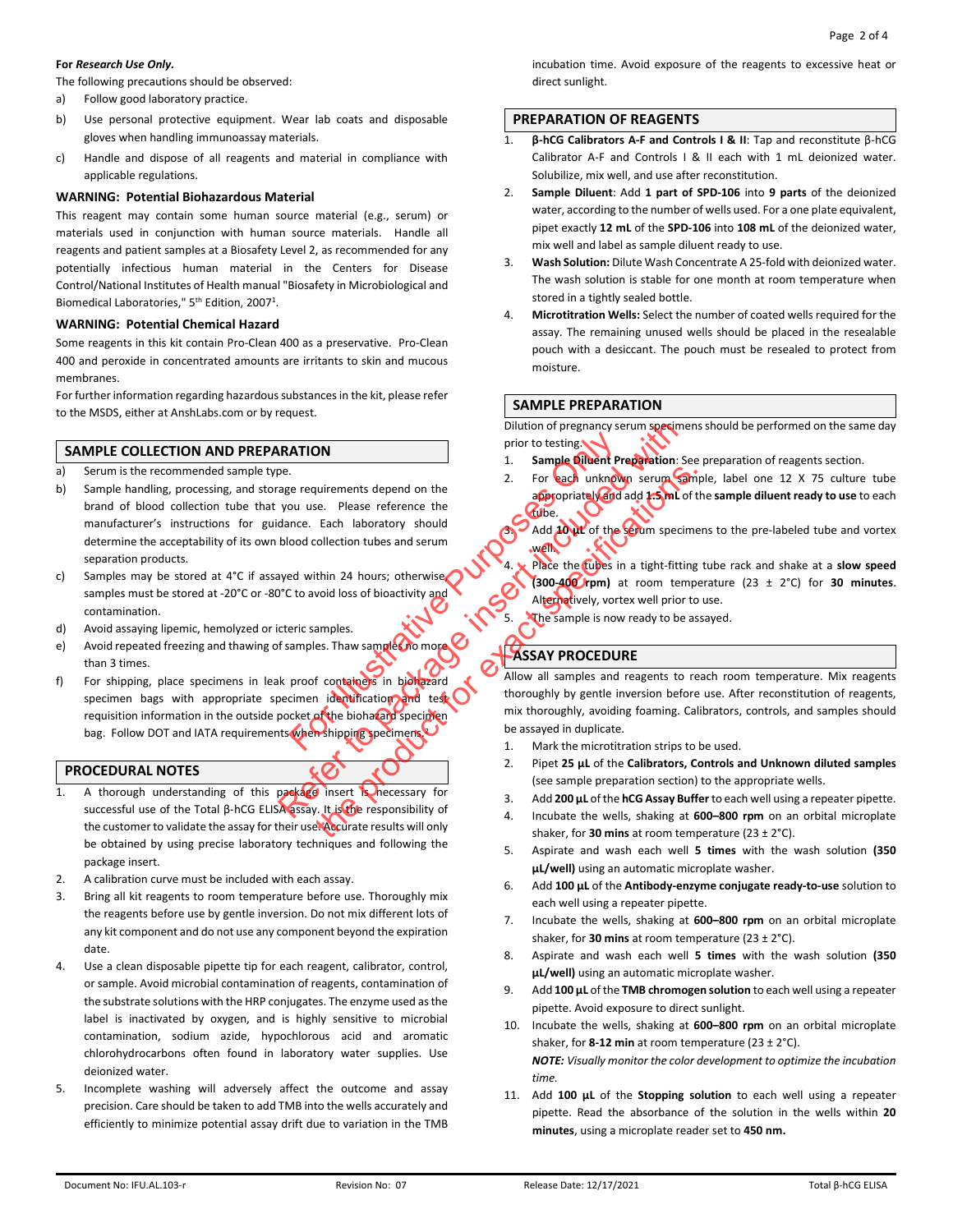*NOTE: Zero calibrator should be programmed as "Blank" while reading the optical density. If instrument has a wavelength correction, set the instrument to dual wavelength measurement at 450 nm with background wavelength correction at 630 nm.*

# **RESULTS**

*NOTE: The results in this package insert were calculated by plotting the log optical density (OD) data on the y-axis and log β-hCG concentration on X-axis using a cubic regression curve-fit. Alternatively, log vs. log quadratic regression curve-fit can be used. Other data reduction methods may give slightly different results.*

- 1. Optimum results can be obtained at incubation temperature of **23 ± 2°C**.
- 2. Calculate the mean absorbance for each calibrator, control or sample. Using data reduction software set the program to use log-log scaling with cubic regression curve fitting to plot the mean absorbance readings for each of the calibrators along the y-axis versus the Total β-hCG concentrations in mIU/mL on the x-axis.
- 3. Determine the hCG concentrations of the controls and samples from the calibration curve by matching their mean absorbance readings with the corresponding hCG concentrations.
- 4. Any sample reading higher than the highest calibrator should be appropriately diluted using Sample Diluent ready to use and re-assayed.
- 5. Any sample reading lower than the analytical sensitivity should be reported as such.
- *6.* Multiply the measured concentrations by the dilution factor of the sample preparation method (150x). Divide the result by 1000 to obtain IU/mL.

## **LIMITATIONS**

- The reagents supplied in this kit are optimized to measure Total  $β$ -hCG levels in serum specimens.
- For assays employing antibodies, the possibility exists for interference by heterophile antibodies in the sample. Samples from individuals which  $\bigcirc$ have been regularly exposed to animals or have received immunotherapy or diagnostic procedures utilizing immunoglobulins or immunoglobulin fragments may produce antibodies, e.g. HAMA, that interferes with immunoassays. Additionally, other heterophile antibodies such as human anti-goat antibodies may be present in samples.<sup>3</sup> The Limit of Quantifics<br>
by the dilution factor of the<br>
de the result by 1000 to obtain<br>
The Limit of Quantifics<br>
de the result by 1000 to obtain<br>
Reproducibility<br>
Reproducibility<br>
Reproducibility<br>
Section Samples (dilute Referred to the same of the time of Quantification (New True and the same of the time of Quantification (New York)<br>
analytical sensitivity should be<br>
analytical sensitivity should be<br>
wide the result by 1000 to obtain<br>
Si the dilution factor of the<br>
result by 1000 to obtain<br>
Reproductibility of the Total Reads asset<br>
result by 1000 to obtain<br>
Reproductions. There are<br>
result to measure Total β-hCG<br>
data are presented in the following tat<br>
- If there is evidence of microbial contamination of excessive turbidity in a reagent, discard the vial.

## **QUALITY CONTROL**

- Each laboratory should establish mean values and acceptable ranges to assure proper performance.
- Total β-hCG ELISA controls or other commercial controls should fall within established confidence limits.
- The confidence limits for Total  $β$  hCG ELISA controls are printed on the calibration card.
- A full calibration curve, along with low- and high-level controls, should be included in each assay.
- The TMB chromogen solution should be colorless. Development of a blue color may indicate reagent contamination or instability.

| <b>Well Number</b> | <b>Well Contents</b><br><b>Calibrators</b> | Mean OD         | Conc. (mIU/mL) |  |  |  |  |
|--------------------|--------------------------------------------|-----------------|----------------|--|--|--|--|
| A1, A2             | A                                          | $0.008$ (Blank) |                |  |  |  |  |
| B1, B2             | В                                          | 0.031           | 9.9            |  |  |  |  |
| C1, C2             |                                            | 0.10            | 35.6           |  |  |  |  |
| D1, D2             |                                            | 0.39            | 147.0          |  |  |  |  |

# **REPRESENTATIVE CALIBRATION CLIRVE DATA**

| -4<br>--<br>--,  |           |  |
|------------------|-----------|--|
| c٦<br>г4<br>. ., | ח כ<br>uj |  |

*CAUTION: The above data must not be employed in lieu of data obtained by the user in the laboratory.*

# **ANALYTICAL CHARACTERISTICS**

Note: *All analytical data in this IFU is reported as observed concentration and is not corrected for the dilution factor except method comparison and expected value.*

#### **Limit of Blank (LOB):**

The Limit of Blank was 0.955 mIU/mL, calculated from a minimum of n=27 measurements of analyte free sample.

#### **Limit of Detection (LoD):**

The lowest amount of hCG in a sample that can be detected with a 95% probability (n=12) is 5.1 mIU/mL. The value was determined by processing five samples in the range of 8.5 to 44.8 mIU/mL following CLSI EP17 guidelines. Eight assay runs were preformed over four days with samples run in triplicates per run.

# **Limit of Quantification (LoQ)**

The Limit of Quantification (LoQ) was 5.2 mIU/mL, calculated from n=12 measurements of four samples in the range of 8.5 – 44.8 mIU/mL.

**Imprecision:** Reproducibility of the Total β-hCG assay was determined in a study using three erum samples (diluted 1:150 independently prior to assay). The study included a total of six runs, three replicates per run (n=18). Representative data are presented in the following table.

|        | Mean     | Within run |       | Between run |      |
|--------|----------|------------|-------|-------------|------|
| Sample | (mIU/ml) | <b>SD</b>  | CV    | <b>SD</b>   | CV   |
| LOW    | 71.1     | 2.8        | 4.0%  | 3.7         | 5.1% |
| Mid    | 216.9    | 13.4       | 6.2%  | 6.9         | 3.2% |
| High   | 770.3    | 81.8       | 10.6% | 25.3        | 3.3% |

# **Linearity:**

Multiple dilutions of calibrator F and two serum samples containing various hCG levels were diluted with sample diluent (SPD-106, Ready-to-Use). The % recovery on individual samples is represented in the following table.

| Sample ID      | <b>Dilution</b><br>factor (1<br>in X) | Expected<br>Value in<br>mIU/mL | <b>Observed</b><br>Value in<br>mIU/mL | %Recovery | Average<br>%Recovery |
|----------------|---------------------------------------|--------------------------------|---------------------------------------|-----------|----------------------|
|                | Neat                                  | 1389.0                         |                                       |           |                      |
|                | 1:2                                   | 694.5                          | 733.7                                 | 106%      |                      |
| Calibrator     | 1:4                                   | 347.3                          | 360.0                                 | 104%      | 95%                  |
| F              | 1:8                                   | 173.6                          | 168.6                                 | 97%       |                      |
|                | 1:16                                  | 86.8                           | 75.4                                  | 87%       |                      |
|                | 1:32                                  | 43.4                           | 35.4                                  | 82%       |                      |
|                | 1:75                                  | 299.7                          |                                       |           | 95%                  |
| $\mathbf{1}$   | 1:150                                 | 149.8                          | 151.5                                 | 101%      |                      |
|                | 1:300                                 | 74.9                           | 74.9                                  | 100%      |                      |
|                | 1:600                                 | 37.5                           | 31.0                                  | 83%       |                      |
|                | 1:75                                  | 256.7                          |                                       |           |                      |
| $\overline{2}$ | 1:150                                 | 128.3                          | 124.3                                 | 97%       | 91%                  |
|                | 1:300                                 | 64.2                           | 58.4                                  | 91%       |                      |
|                | 1:600                                 | 32.1                           | 27.5                                  | 86%       |                      |

# **Analytical Specificity:**

This monoclonal antibody pair used in the assay detects Total β-hCG. Other related molecules at the concentration in the table below did not show any significant cross-reaction. Specificity to other species has not been determined.

| Sample | Cross-reactant | Concentration | % Cross-reactivity |
|--------|----------------|---------------|--------------------|
|        | Estriol        | 50 $ng/mL$    | <b>ND</b>          |
|        | r PAPP-A       | 50 $ng/mL$    | <b>ND</b>          |